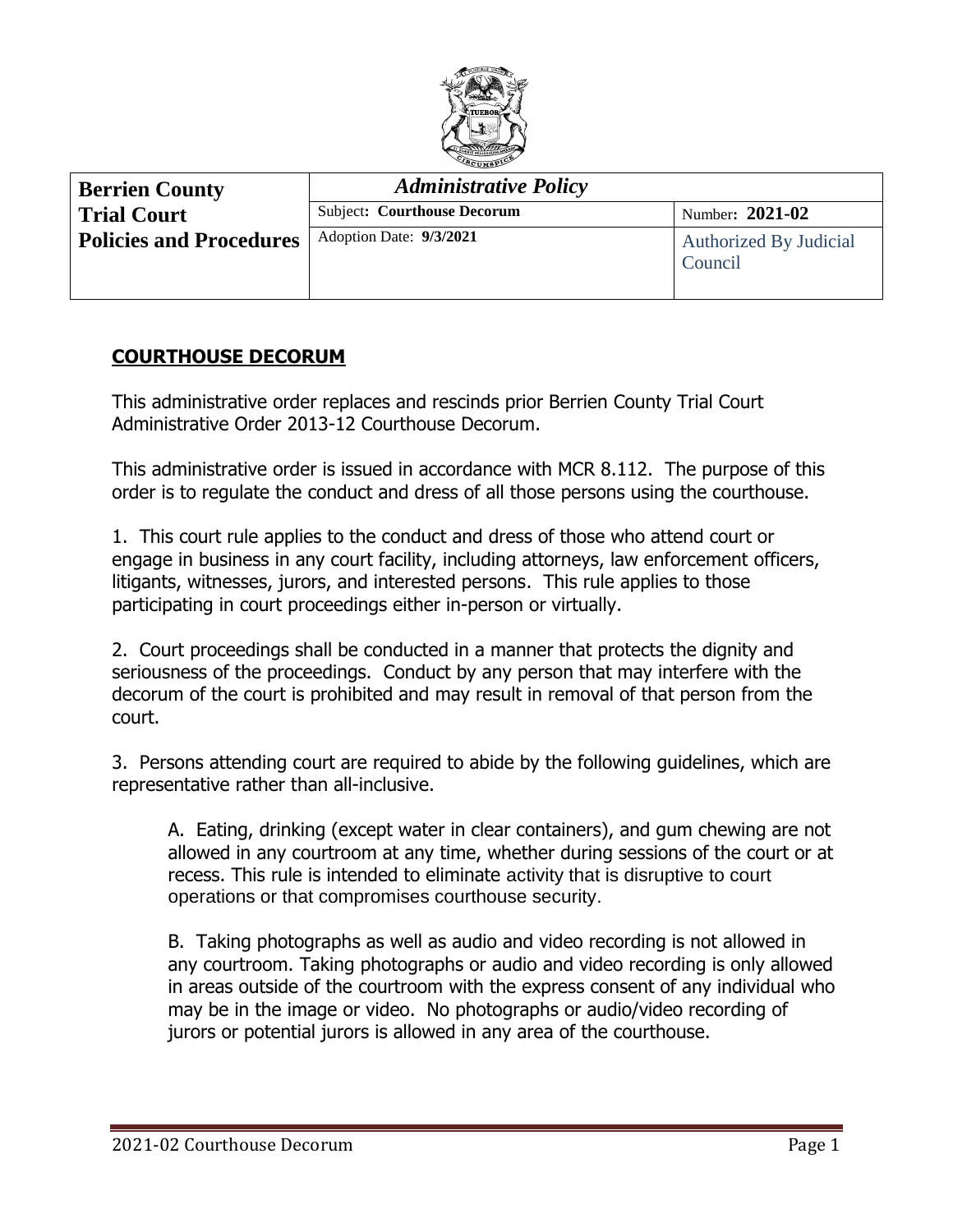C. Conversation of an issue, except as necessary for the proceeding before the court (at the direction of the court), is prohibited in the courtroom during sessions of the court.

D. Demonstrations, placards, badges, T-shirts, and clothing that pose a serious and imminent threat to the fair and orderly administration of justice will not be allowed.

E. Individuals other than attorneys, court personnel, and jurors shall refrain from using the corridors between the courtrooms and chambers unless expressly authorized to do so by the court.

F. Electronic devices are allowed in the courthouse. Devices shall be turned off or set for silent notification during sessions of the court. Individuals shall not answer telephones, pagers, or other electronic communication devices in any courtroom at any time. Failure to comply with this section may result in a fine, incarceration, or both, for contempt of court.

G. No smoking is permitted within any Berrien County court facility and smoking is not allowed while participating in a virtual court proceeding.

H. Remote appearances are provided by a license from the Michigan Supreme Court and the State Court Administrator's Office. Therefore there is no unauthorized recording, reproduction, or dissemination of remote proceedings without written consent of the Berrien County Trial Court.

## 4. Dress

A. Attorneys shall wear proper business attire while attending court, unless excused from doing so by the court.

B. Jurors, parties, and witnesses should wear proper attire while attending court, unless excused from doing so by the court.

C. Clothing such as short shorts, mini-skirts, halter tops, pajamas, swimwear, exercise garb, and revealing garments shall not be permitted in the courtroom. No person shall appear in court without a shirt, without pants, barefoot, or with a bare midriff. These requirements also pertain to those individuals participating in virtual court proceedings.

D. All persons are required to remove hats, caps, sunglasses, and hoods in the courtroom, unless worn for bona fide religious, medical, or health reasons.

E. The jury clerk shall assist the court in ensuring compliance with this sub-rule, and may require a juror whose clothing does not comport with 4 B and C to obtain appropriate attire or to report for service on a later date. A juror who fails